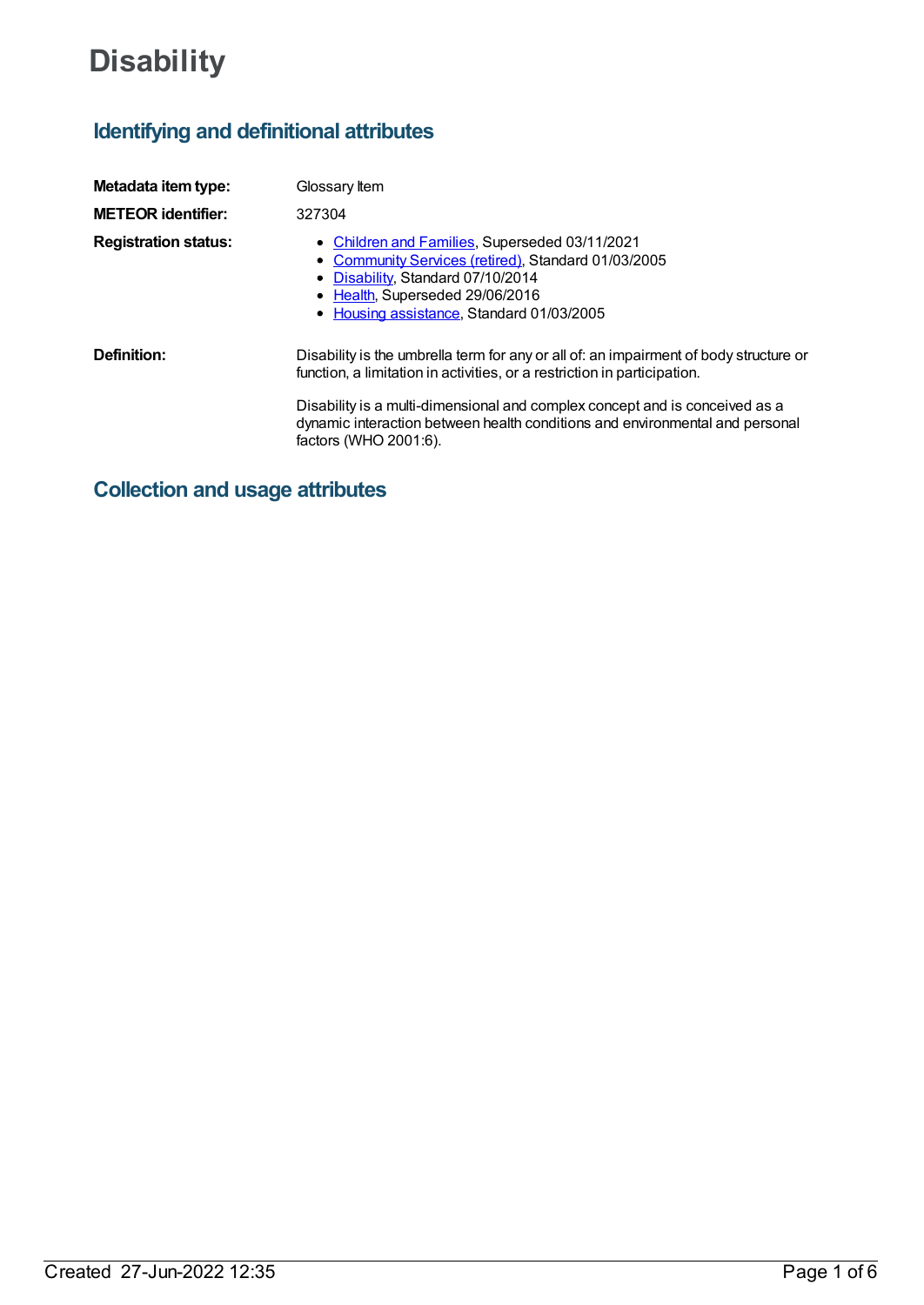**Comments:** Many different 'definitions' of disability are used in Australia, both in administrative data collections and in Acts of Parliament. The consistent identification of disability in national data collections has been recommended in a number of reports, for instance to enable:

- the monitoring of access to generic services by people with disability
- the collection of more consistent data on disability support and related services, including data on service use by different groups
- population data and service data to be related, thereby improving the nation's analytical capacity in relation to the need for and supply of services
- improved understanding of the relationship between disability, health conditions and other health outcomes.

Defining disability makes it possible to determine the number of people who are accessing services, both disability specific and generic, and also those with a disability in the general population with unmet need. Better definition of disability will aid better targeting of resources to those in need.

Disability arises from the interaction between health conditions and environmental and personal factors. A health condition may be a disease (acute or chronic), disorder, injury or trauma. Environmental factors make up the physical, social and attitudinal environment in which people live and conduct their lives. Personal factors relate to the individual, such as age, sex and Indigenous status.

The concept 'Disability' can be described using a combination of related metadata items as building blocks.

The metadata items selected may vary depending on the definition of disability used. For example, in hospital rehabilitation, the focus may be on the impairment and **[activity](https://meteor.aihw.gov.au/content/327296)** dimensions and in community-based care the focus may be primarily on participation. Some applications may require a broad scope for inclusion (e.g. discrimination legislation). Data collections relating to services will select combinations of the data elements, which best reflect the eligibility criteria for the service.

This glossary item is based on the International Classification of Functioning, Disability and Health (ICF). The ICF was endorsed by the World Health Assembly in 2001 as a reference member of the WHO Family of International Classifications and of the Australian Family of Health and Related Classifications (endorsed by the National Health Information Management Group in 2002).

The ICF provides a framework for the description of human functioning and disability. The components of ICF are defined in relation to a health condition. A health condition is an 'umbrella term for disease (acute or chronic), disorder, injury or trauma' (WHO 2001). A health condition may be recorded, for example, as Episode of care principal diagnosis, code (ICD-10-AM 3rd Edn) ANN{.N[N]} and Episode of care additional diagnosis, code (ICD-10-AM 3rd Edn) ANN{.N[N]}.

### **Source and reference attributes**

| Origin:              | World Health Organization (WHO) 2001. ICF: International Classification of<br>Functioning, Disability and Health. Geneva: WHO                                                                                                                                                                                    |
|----------------------|------------------------------------------------------------------------------------------------------------------------------------------------------------------------------------------------------------------------------------------------------------------------------------------------------------------|
|                      | Australian Institute of Health and Welfare (AIHW) 2003. ICF Australian User Guide<br>Version 1.0. Canberra: AIHW                                                                                                                                                                                                 |
| Reference documents: | Further information on the ICF can be found in the ICF itself and the ICF Australian<br>User Guide (AIHW 2003) and the following websites<br>• WHO ICF website<br>http://www.who.int/classifications/icf/en<br>• Australian Collaborating Centre ICF website<br>http://www.aihw.gov.au/disability/icf/index.html |

## **Relational attributes**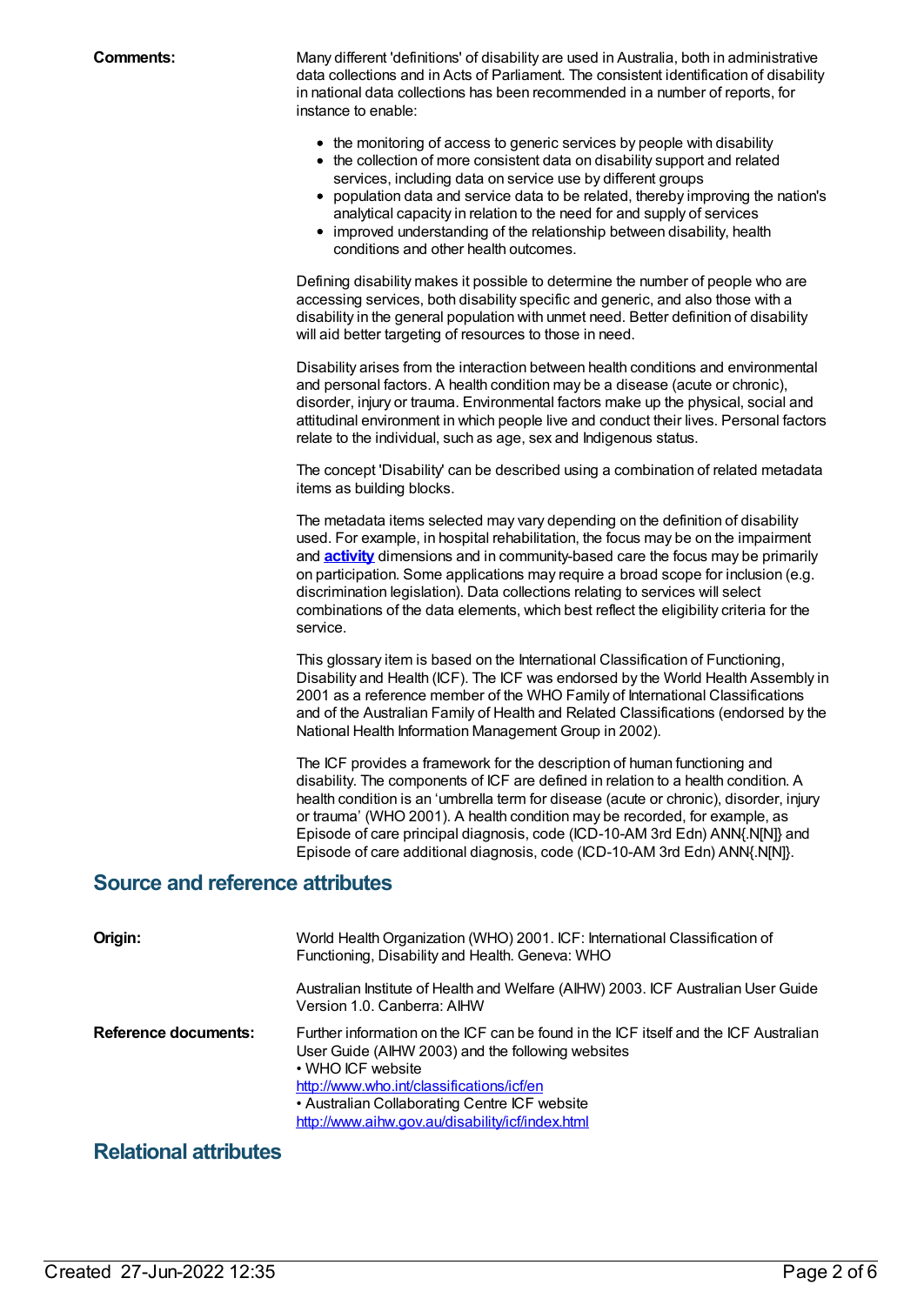| Related metadata<br>references:                 | Has been superseded by <b>Disability</b><br>• Children and Families, Standard 03/11/2021                                  |
|-------------------------------------------------|---------------------------------------------------------------------------------------------------------------------------|
|                                                 | • Disability, Standard 28/09/2016<br>• Health, Standard 29/06/2016                                                        |
|                                                 | Has been superseded by Disability (Child protection)                                                                      |
|                                                 | • Children and Families, Standard 03/11/2021                                                                              |
| Metadata items which use<br>this glossary item: | Activities and participation code (ICF 2001) AN[NNN]                                                                      |
|                                                 | • Community Services (retired), Standard 16/10/2006<br>• Disability, Standard 13/08/2015<br>• Health, Standard 29/11/2006 |
|                                                 | Activities and participation code (ICF 2001) N[NNN]                                                                       |
|                                                 | • Community Services (retired), Superseded 16/10/2006                                                                     |
|                                                 | <b>Activity difficulty level code (ICF 2001) N</b>                                                                        |
|                                                 | • Community Services (retired), Superseded 16/10/2006                                                                     |
|                                                 | Activity difficulty level code (ICF 2001) N                                                                               |
|                                                 | • Community Services (retired), Standard 16/10/2006<br>• Disability, Standard 13/08/2015<br>• Health, Standard 29/11/2006 |
|                                                 | <b>Activity need for assistance code N</b>                                                                                |
|                                                 | $O$ approximately $O$ and aggregating all $O$ to redeved $AO/AO/OO$                                                       |

- [Community](https://meteor.aihw.gov.au/RegistrationAuthority/1) Services (retired), Standard 16/10/2006
- [Disability](https://meteor.aihw.gov.au/RegistrationAuthority/16), Standard 13/08/2015
- [Health](https://meteor.aihw.gov.au/RegistrationAuthority/12), Standard 29/11/2006

#### Activity need for [assistance](https://meteor.aihw.gov.au/content/386514) disability code N

- [Community](https://meteor.aihw.gov.au/RegistrationAuthority/1) Services (retired), Standard 13/03/2013
- [Disability](https://meteor.aihw.gov.au/RegistrationAuthority/16), Superseded 15/12/2017

#### [Activity—functioning,](https://meteor.aihw.gov.au/content/327296) disability and health

- [Community](https://meteor.aihw.gov.au/RegistrationAuthority/1) Services (retired), Standard 01/03/2005
- [Disability](https://meteor.aihw.gov.au/RegistrationAuthority/16), Standard 13/08/2015
- [Health](https://meteor.aihw.gov.au/RegistrationAuthority/12), Standard 29/11/2006

#### Body function code (ICF 2001) [AN\[NNNN\]](https://meteor.aihw.gov.au/content/321690)

- [Community](https://meteor.aihw.gov.au/RegistrationAuthority/1) Services (retired), Standard 16/10/2006
- [Disability](https://meteor.aihw.gov.au/RegistrationAuthority/16), Standard 13/08/2015
- [Health](https://meteor.aihw.gov.au/RegistrationAuthority/12), Standard 29/11/2006

#### Body functions code (ICF 2001) [N\[NNNN\]](https://meteor.aihw.gov.au/content/288336)

[Community](https://meteor.aihw.gov.au/RegistrationAuthority/1) Services (retired), Superseded 16/10/2006

#### Body structure code (ICF 2001) [AN\[NNNN\]](https://meteor.aihw.gov.au/content/320644)

- [Community](https://meteor.aihw.gov.au/RegistrationAuthority/1) Services (retired), Standard 16/10/2006
- [Disability](https://meteor.aihw.gov.au/RegistrationAuthority/16), Standard 13/08/2015
- [Health](https://meteor.aihw.gov.au/RegistrationAuthority/12), Standard 29/11/2006

#### Body [structures](https://meteor.aihw.gov.au/content/288368) code (ICF 2001) N[NNNN]

[Community](https://meteor.aihw.gov.au/RegistrationAuthority/1) Services (retired), Superseded 16/10/2006

#### [Community](https://meteor.aihw.gov.au/content/710899) Housing DSS 2018-

• Housing [assistance](https://meteor.aihw.gov.au/RegistrationAuthority/11), Standard 10/05/2019

[Disability](https://meteor.aihw.gov.au/content/288384) grouping code N[N]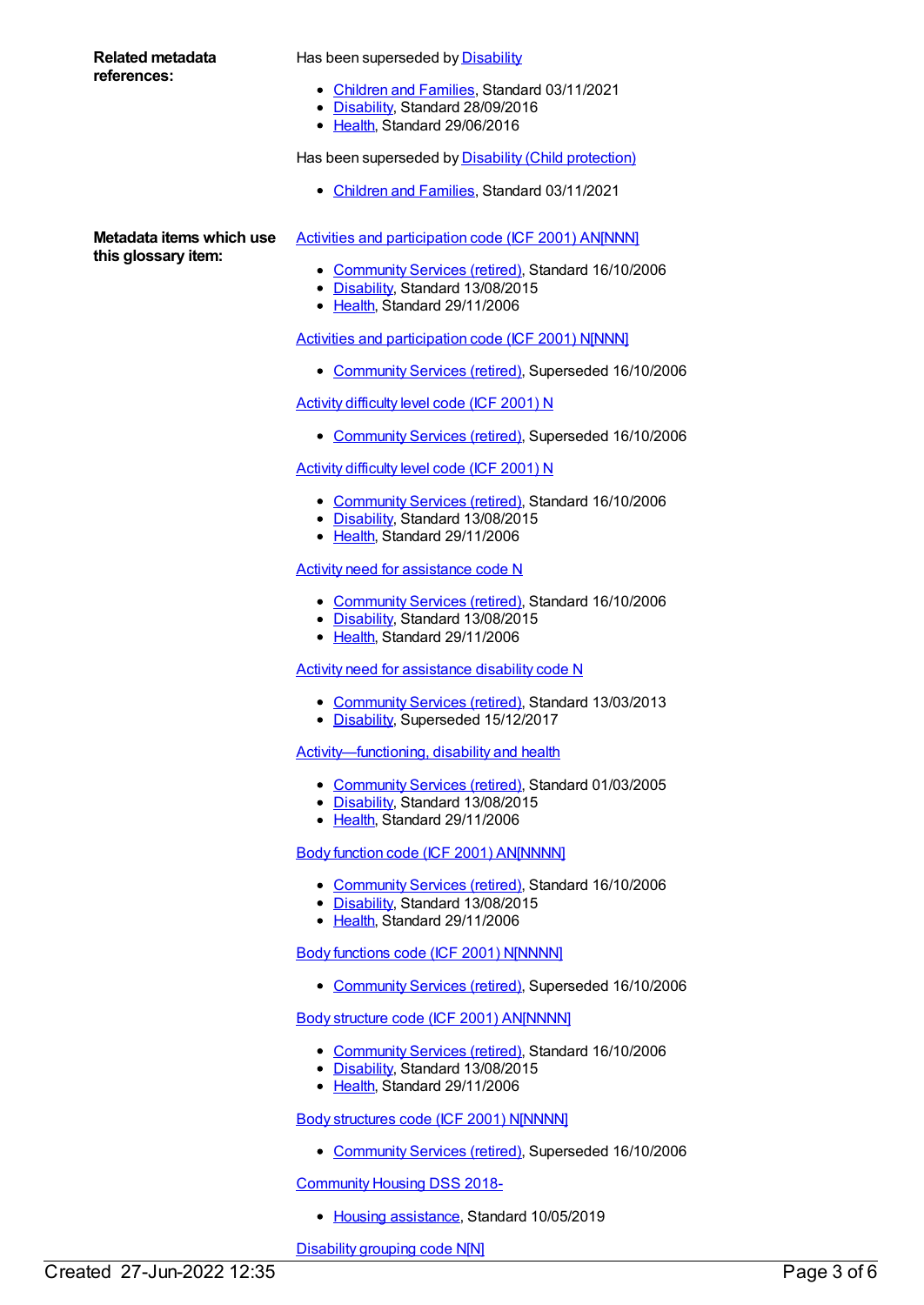• [Community](https://meteor.aihw.gov.au/RegistrationAuthority/1) Services (retired), Superseded 08/05/2006

#### **[Disability](https://meteor.aihw.gov.au/content/607990) status**

- [Children](https://meteor.aihw.gov.au/RegistrationAuthority/17) and Families, Standard 22/11/2016
- Housing [assistance](https://meteor.aihw.gov.au/RegistrationAuthority/11), Standard 30/08/2017

[Dwelling—modification](https://meteor.aihw.gov.au/content/269583) requirement status

• Housing [assistance](https://meteor.aihw.gov.au/RegistrationAuthority/11), Retired 10/02/2006

[Dwelling—modification](https://meteor.aihw.gov.au/content/269582) status

• Housing [assistance](https://meteor.aihw.gov.au/RegistrationAuthority/11), Retired 10/02/2006

[Dwelling—modification](https://meteor.aihw.gov.au/content/270119) status, code N

• Housing [assistance](https://meteor.aihw.gov.au/RegistrationAuthority/11), Retired 10/02/2006

[Environmental](https://meteor.aihw.gov.au/content/321693) factor code (ICF 2001) AN[NNN]

- [Community](https://meteor.aihw.gov.au/RegistrationAuthority/1) Services (retired), Standard 16/10/2006
- [Disability](https://meteor.aihw.gov.au/RegistrationAuthority/16), Standard 13/08/2015
- Elealth, Standard 29/11/2006

[Environmental](https://meteor.aihw.gov.au/content/288392) factors code (ICF 2001) N[NNN]

[Community](https://meteor.aihw.gov.au/RegistrationAuthority/1) Services (retired), Superseded 16/10/2006

Extent of [environmental](https://meteor.aihw.gov.au/content/288430) factors influence code (ICF 2001) [X]N

[Community](https://meteor.aihw.gov.au/RegistrationAuthority/1) Services (retired), Superseded 16/10/2006

#### Extent of [environmental](https://meteor.aihw.gov.au/content/320640) factors influence code (ICF 2001) [X]N

- [Community](https://meteor.aihw.gov.au/RegistrationAuthority/1) Services (retired), Standard 16/10/2006
- [Disability](https://meteor.aihw.gov.au/RegistrationAuthority/16), Standard 13/08/2015
- [Health](https://meteor.aihw.gov.au/RegistrationAuthority/12), Standard 29/11/2006

#### [Functioning](https://meteor.aihw.gov.au/content/320319) and Disability DSS

- [Community](https://meteor.aihw.gov.au/RegistrationAuthority/1) Services (retired), Standard 16/10/2006
- [Disability](https://meteor.aihw.gov.au/RegistrationAuthority/16), Standard 13/08/2015
- Elealth, Standard 29/11/2006

#### Goal of care [code](https://meteor.aihw.gov.au/content/270783) NN

• [Health](https://meteor.aihw.gov.au/RegistrationAuthority/12), Standard 01/03/2005

[Household](https://meteor.aihw.gov.au/content/301717) in greatest need code N

• Housing [assistance](https://meteor.aihw.gov.au/RegistrationAuthority/11), Standard 10/02/2006

[Household](https://meteor.aihw.gov.au/content/608052) in greatest need code N

• Housing [assistance](https://meteor.aihw.gov.au/RegistrationAuthority/11), Standard 30/08/2017

[Household—disability](https://meteor.aihw.gov.au/content/607874) status

• Housing [assistance](https://meteor.aihw.gov.au/RegistrationAuthority/11), Standard 30/08/2017

[Household—disability](https://meteor.aihw.gov.au/content/461253) status

• Housing [assistance](https://meteor.aihw.gov.au/RegistrationAuthority/11), Superseded 30/08/2017

[Household—disability](https://meteor.aihw.gov.au/content/302949) status, yes/no code N

• Housing [assistance](https://meteor.aihw.gov.au/RegistrationAuthority/11), Superseded 30/08/2017

[Household—disability](https://meteor.aihw.gov.au/content/607876) status, yes/no code N

• Housing [assistance](https://meteor.aihw.gov.au/RegistrationAuthority/11), Standard 30/08/2017

[Household—greatest](https://meteor.aihw.gov.au/content/269613) need status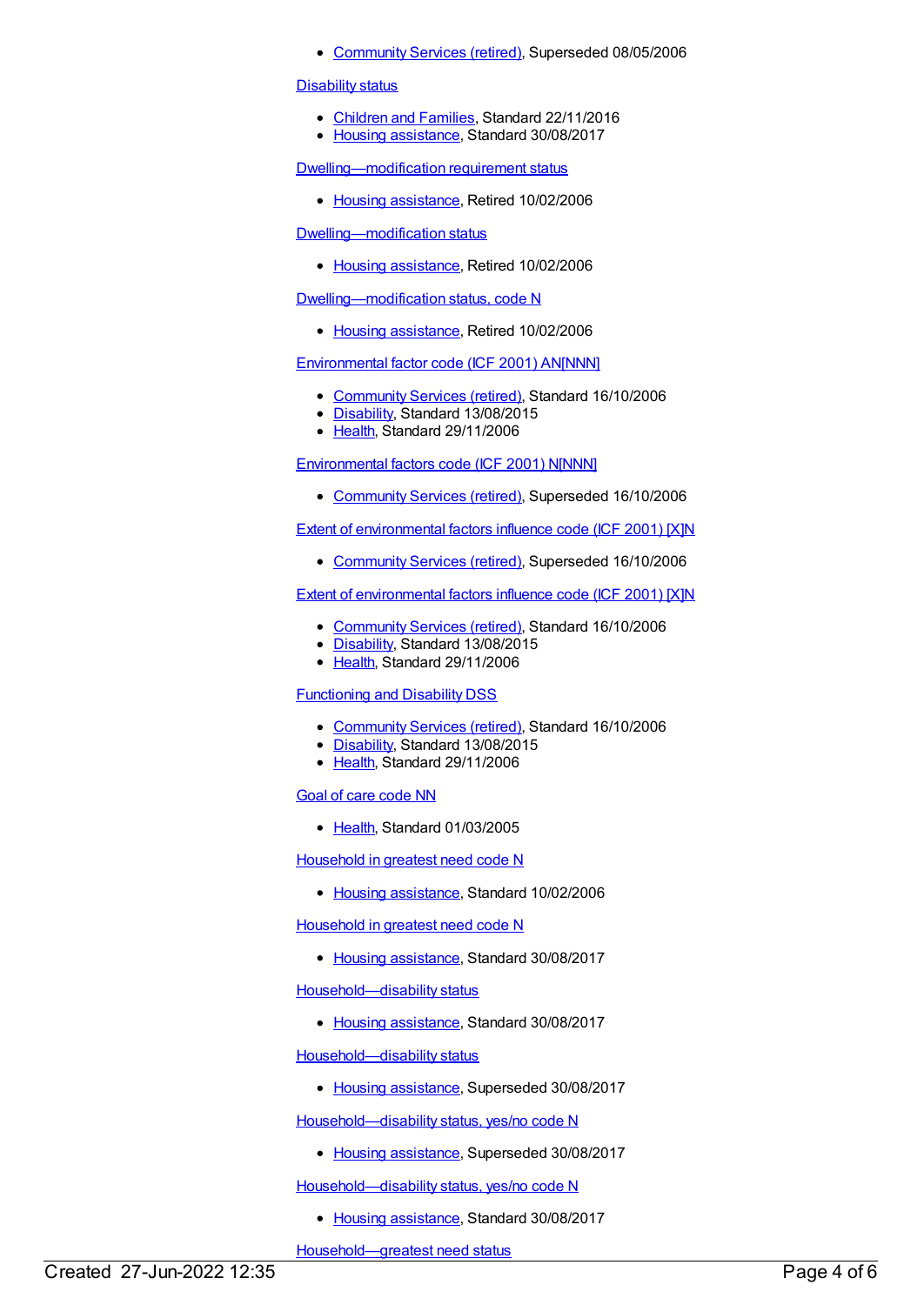• Housing [assistance](https://meteor.aihw.gov.au/RegistrationAuthority/11), Superseded 10/02/2006

#### [Impairment](https://meteor.aihw.gov.au/content/288437) extent code (ICF 2001) N

[Community](https://meteor.aihw.gov.au/RegistrationAuthority/1) Services (retired), Superseded 16/10/2006

#### [Impairment](https://meteor.aihw.gov.au/content/324803) extent code (ICF 2001) N

- [Community](https://meteor.aihw.gov.au/RegistrationAuthority/1) Services (retired), Standard 16/10/2006
- [Disability](https://meteor.aihw.gov.au/RegistrationAuthority/16), Standard 13/08/2015
- [Health](https://meteor.aihw.gov.au/RegistrationAuthority/12), Standard 29/11/2006

#### [Impairment](https://meteor.aihw.gov.au/content/288458) location code (ICF 2001) N

• [Community](https://meteor.aihw.gov.au/RegistrationAuthority/1) Services (retired), Superseded 16/10/2006

#### [Impairment](https://meteor.aihw.gov.au/content/320636) location code (ICF 2001) N

- [Community](https://meteor.aihw.gov.au/RegistrationAuthority/1) Services (retired), Standard 16/10/2006
- [Disability](https://meteor.aihw.gov.au/RegistrationAuthority/16), Standard 13/08/2015
- [Health](https://meteor.aihw.gov.au/RegistrationAuthority/12), Standard 29/11/2006

#### [Impairment](https://meteor.aihw.gov.au/content/288474) nature code (ICF 2001) N

[Community](https://meteor.aihw.gov.au/RegistrationAuthority/1) Services (retired), Superseded 16/10/2006

#### [Impairment](https://meteor.aihw.gov.au/content/320628) nature code (ICF 2001) N

- [Community](https://meteor.aihw.gov.au/RegistrationAuthority/1) Services (retired), Standard 16/10/2006
- [Disability](https://meteor.aihw.gov.au/RegistrationAuthority/16), Standard 13/08/2015
- [Health](https://meteor.aihw.gov.au/RegistrationAuthority/12), Standard 29/11/2006

Low income [household—special](https://meteor.aihw.gov.au/content/269677) need status

• Housing [assistance](https://meteor.aihw.gov.au/RegistrationAuthority/11), Retired 10/02/2006

#### [Mainstream](https://meteor.aihw.gov.au/content/594489) community housing DSS 2013-18

• Housing [assistance](https://meteor.aihw.gov.au/RegistrationAuthority/11), Superseded 10/05/2019

National Bowel Cancer [Screening](https://meteor.aihw.gov.au/content/529201) Program NBEDS 2014-18

• [Health](https://meteor.aihw.gov.au/RegistrationAuthority/12), Superseded 06/09/2018

#### [Participation](https://meteor.aihw.gov.au/content/288534) extent code (ICF 2001) N

[Community](https://meteor.aihw.gov.au/RegistrationAuthority/1) Services (retired), Superseded 16/10/2006

#### [Participation](https://meteor.aihw.gov.au/content/320555) extent code (ICF 2001) N

- [Community](https://meteor.aihw.gov.au/RegistrationAuthority/1) Services (retired), Standard 16/10/2006
- [Disability](https://meteor.aihw.gov.au/RegistrationAuthority/16), Standard 13/08/2015
- [Health](https://meteor.aihw.gov.au/RegistrationAuthority/12), Standard 29/11/2006

#### [Participation](https://meteor.aihw.gov.au/content/320559) satisfaction level code N

- [Community](https://meteor.aihw.gov.au/RegistrationAuthority/1) Services (retired), Standard 16/10/2006
- [Disability](https://meteor.aihw.gov.au/RegistrationAuthority/16), Standard 13/08/2015
- [Health](https://meteor.aihw.gov.au/RegistrationAuthority/12), Standard 29/11/2006

#### [Person—disability](https://meteor.aihw.gov.au/content/269740) status

- [Children](https://meteor.aihw.gov.au/RegistrationAuthority/17) and Families, Superseded 03/11/2021
- [Community](https://meteor.aihw.gov.au/RegistrationAuthority/1) Services (retired), Incomplete 17/10/2011
- [Health](https://meteor.aihw.gov.au/RegistrationAuthority/12), Superseded 12/12/2018
- Housing [assistance](https://meteor.aihw.gov.au/RegistrationAuthority/11), Standard 29/08/2014

#### Person-disability status, code N

- [Community](https://meteor.aihw.gov.au/RegistrationAuthority/1) Services (retired), Candidate 17/10/2011
- [Health](https://meteor.aihw.gov.au/RegistrationAuthority/12), Superseded 12/12/2018
- Housing [assistance](https://meteor.aihw.gov.au/RegistrationAuthority/11), Superseded 30/08/2017